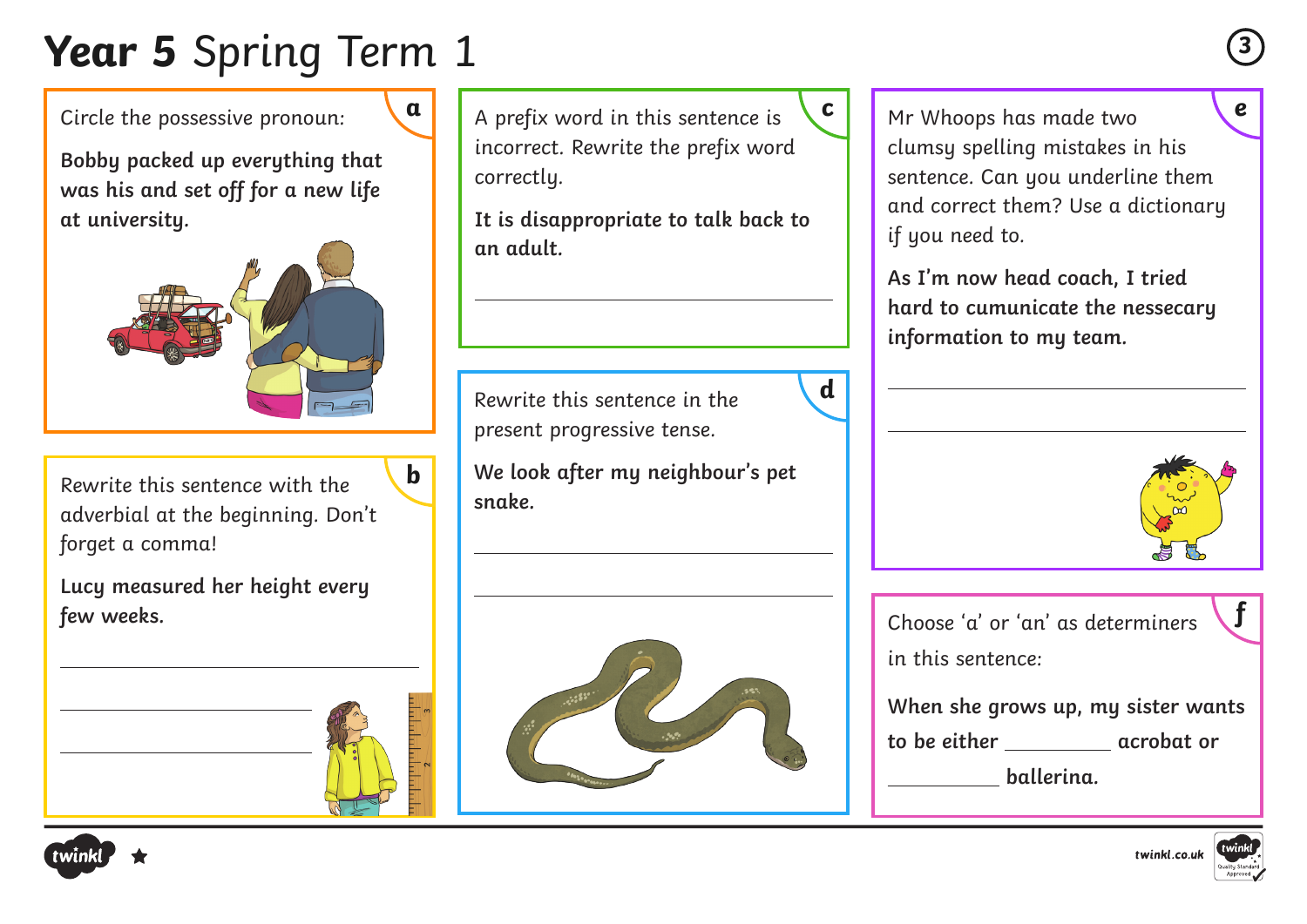### **Year 5** Spring Term 1 **Answers <sup>3</sup>**

**b**

Circle the possessive pronoun:

Bobby packed up everything that was (his)and set off for a new life at university.



Rewrite this sentence with the adverbial at the beginning. Don't forget a comma!

Lucy measured her height every few weeks.

**Every few weeks, Lucy measured her height.** 

incorrect. Rewrite the prefix word correctly.

It is disappropriate to talk back to an adult.

**inappropriate** 

Rewrite this sentence in the present progressive tense.

We look after my neighbour's pet snake.

**We are looking after my neighbour's pet snake.** 



A prefix word in this sentence is **a c e** Mr Whoops has made two clumsy spelling mistakes in his sentence. Can you underline them and correct them? Use a dictionary if you need to.

> **As I'm now head coach, I tried hard to cumunicate the nessecary information to my team.**

#### **communicate**

**necessary**

**d**



Choose 'a' or 'an' as determiners in this sentence:

**When she grows up, my sister wants to be either an acrobat or** 

**a ballerina.** 





**f**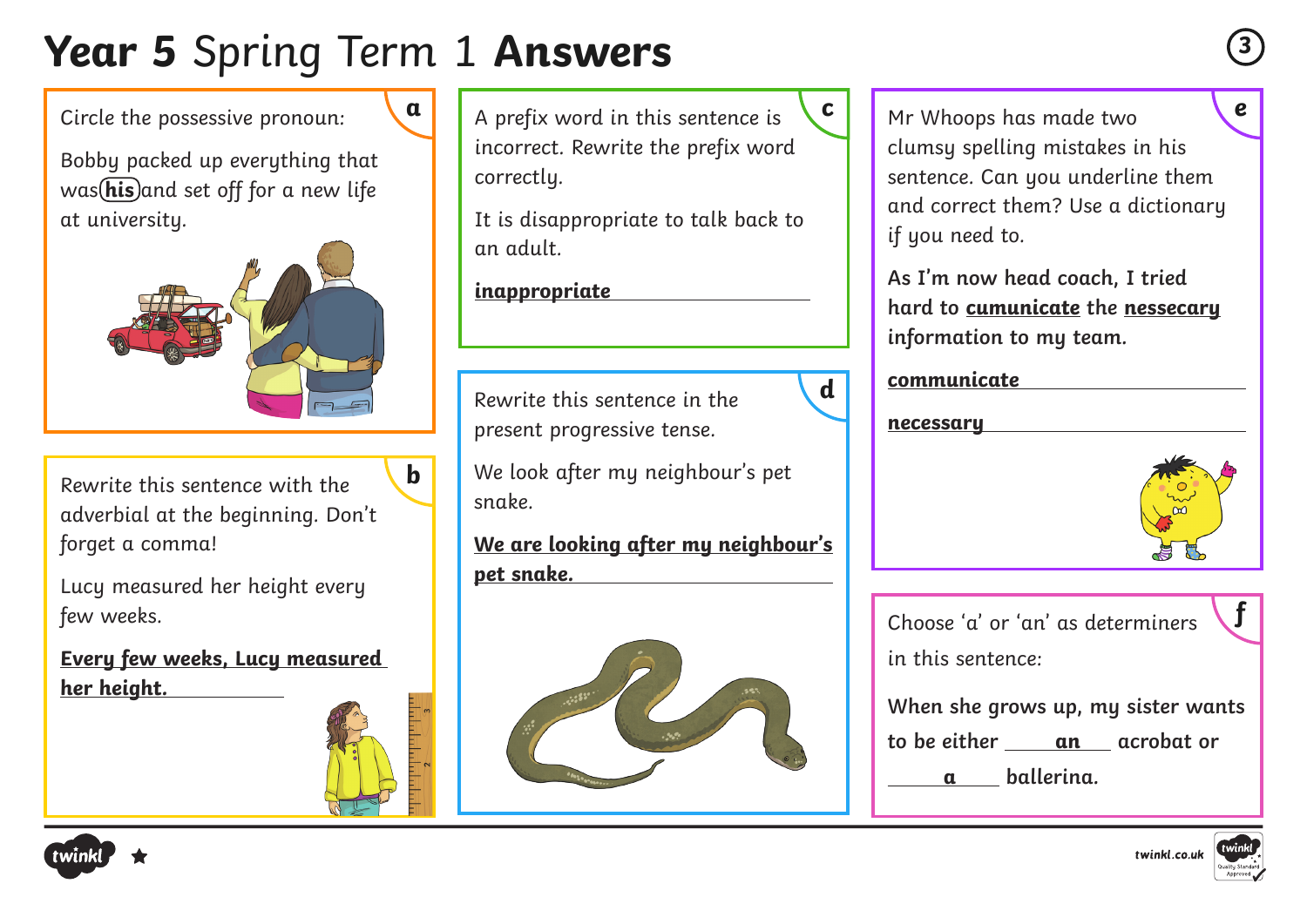# **Year 5** Spring Term 1 **<sup>3</sup>**

Add a possessive pronoun:

**Bobby packed up everything that was and set** 

**off for a new life at university.**



Rewrite this sentence with the adverbial at the beginning.

**Lucy measured her height every few weeks.** 

A prefix word in each of these **a c e** sentences is incorrect. Rewrite the prefix words correctly.

**It is disappropriate to talk back to an adult.**

**The stolen trophy was ilreplaceable.**

**d**

Rewrite each sentence in the tense shown in brackets.

**b**

**We look after my neighbour's pet snake. (present progressive)**

**Last night, the snake escape. (past perfect)**

Mr Whoops has made three clumsy spelling mistakes in his sentences. Can you underline them and correct them?

**As I'm now head coach, I tried hard to cumunicate the nessecary information to my team. If they follow my strict training proggramme, we can win the league.**

Choose 'a' or 'an' as determiners in these sentences:

**When she grows up, my sister wants to be either acrobat or ballerina.** 

She gives me \_\_\_\_ headache talking **about it.**





**f**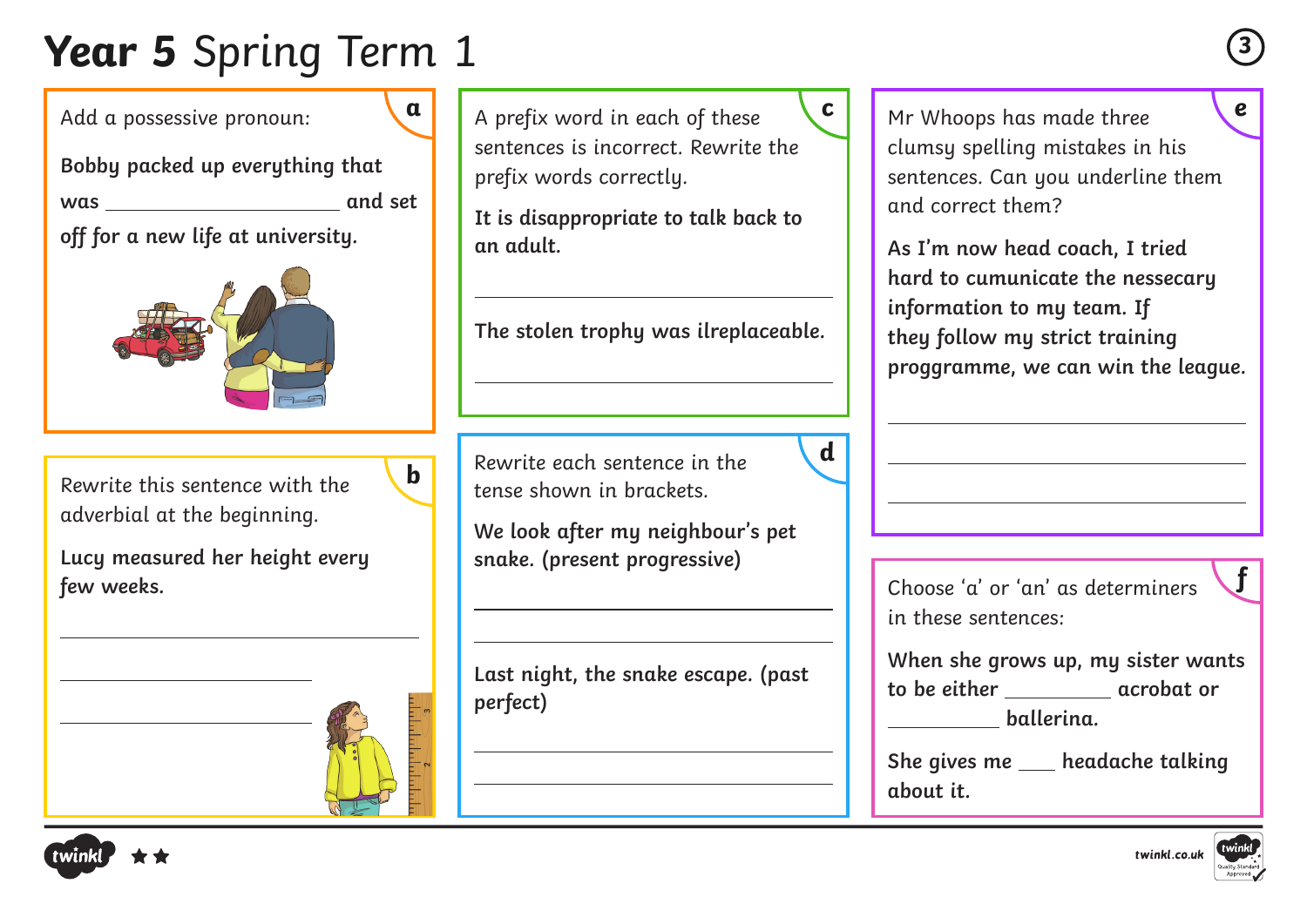# **Year 5** Spring Term 1 **Answers <sup>3</sup>**

Add a possessive pronoun:

Bobby packed up everything that was **his** and set off for a new life at university.



Rewrite this sentence with the adverbial at the beginning.

Lucy measured her height every few weeks.

**Every few weeks, Lucy measured her height.**

**(Must have comma to demarcate the adverbial)**



**b**

sentences is incorrect. Rewrite the prefix words correctly.

It is disappropriate to talk back to an adult.

#### **inappropriate**

The stolen trophy was ilreplaceable.

**irreplaceable**

Rewrite each sentence in the tense shown in brackets.

**We look after my neighbour's pet snake. (present progressive)**

**We are looking after my neighbour's pet snake.**

**Last night, the snake escape. (past perfect)**

**Last night, the snake had escaped.**

A prefix word in each of these **a c e** Mr Whoops has made three clumsy spelling mistakes in his sentences. Can you underline them and correct them?

> As I'm now head coach, I tried hard to **cumunicate** the **nessecary** information to my team. If they follow my strict training **proggramme**, we can win the league.

#### **communicate necessary**

**programme**

**d**

Choose 'a' or 'an' as determiners in these sentences:

When she grows up, my sister wants to be either **an** acrobat or **a** ballerina.

She gives me **a** headache talking about it.







**f**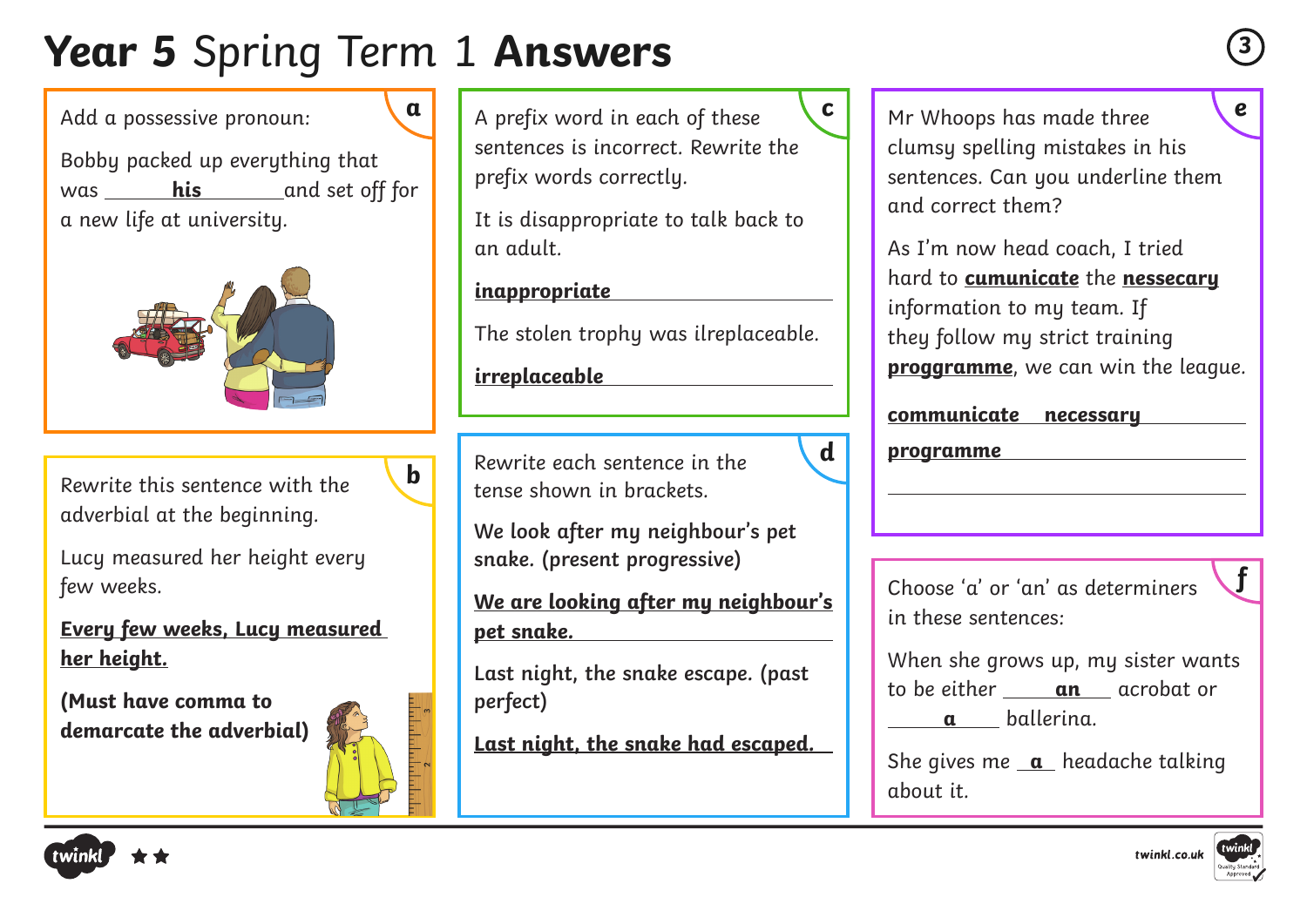# **Year 5** Spring Term 1 **<sup>3</sup>**

Add a possessive pronoun:

**Bobby packed up everything that**  was \_\_\_\_\_\_\_\_\_\_ and set off for a new

**life at university.** 

Now write a similar sentence with a different possessive pronoun.

Rewrite each sentence in the tense shown in brackets

**We look after my neighbour's pet snake. (present progressive)**

**b**

**Last night, the snake escape. (past perfect)**

**When they ring us, my mum choose not to tell them. (simple past)**

sentences is incorrect. Rewrite the prefix words correctly.

**It is disappropriate to talk back to an adult.**

**The stolen trophy was ilreplaceable.**

**It was unprobable that the event was going to take place.**

Write a sentence about the girl, Lucy, in this picture that contains a fronted adverbial with the appropriate punctuation.

A prefix word in each of these **a c e** Mr Whoops has made four clumsy spelling mistakes in his sentences. Can you underline them and correct them?

> **As I'm now head coach, I tried hard to cumunicate the nessecary information to my team. If they follow my strict training proggramme, we can win the compition.**

**d** choose 'a' or 'an' as determiners in these sentences:

> **When she grows up, my sister wants to be either acrobat or ballerina.**

**She gives me headache talking about it.**

**I** don't want \_\_\_\_\_ easy job when **I get older. I definitely want to be university student.**